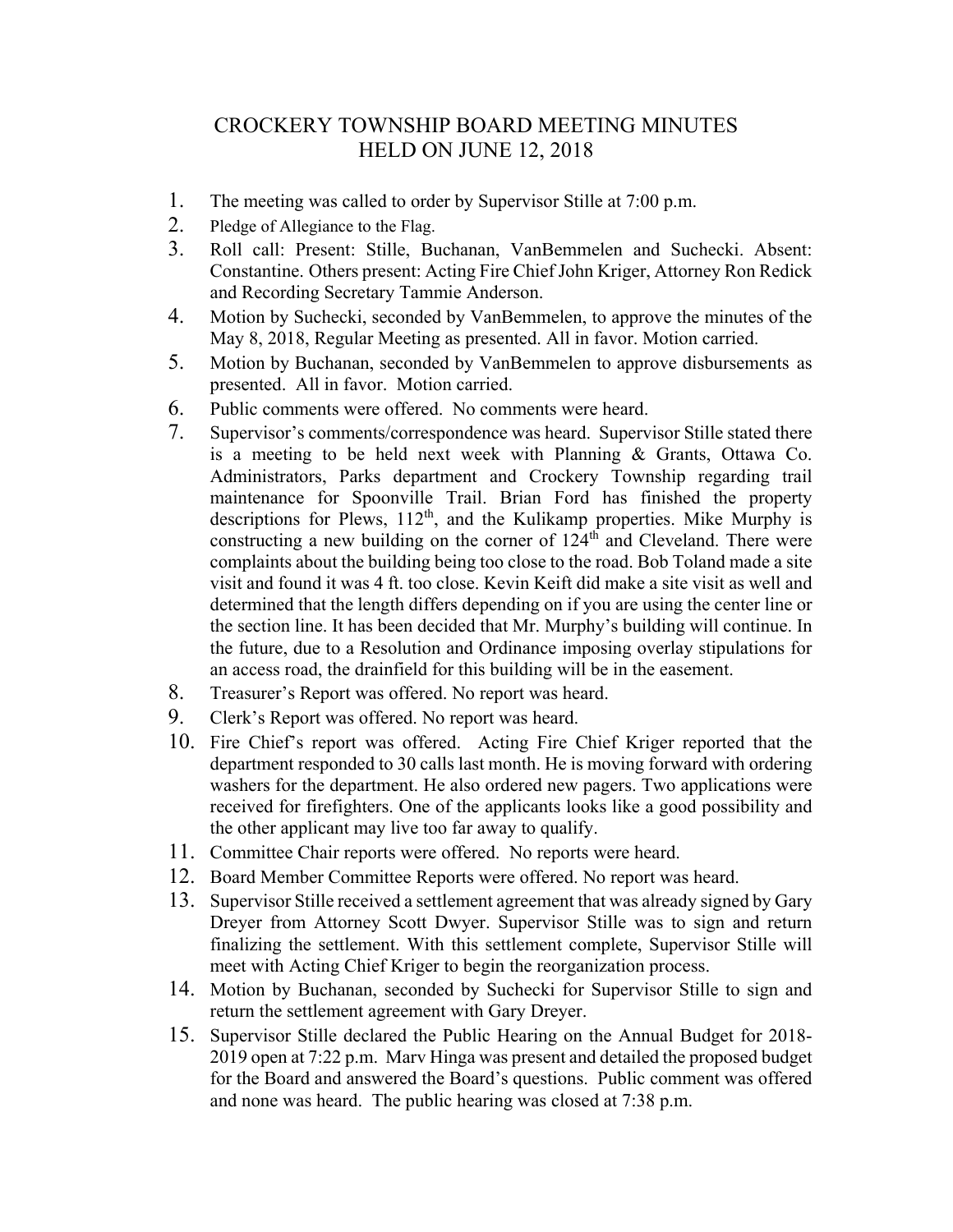- 16. Motion by VanBemmelen, seconded by Buchanan to approve Resolution 2018- 8, Resolution Approving The Annual Township Budget and Determine Tentative Property Tax Rates For Support Budget. All in favor. Motion carried.
- 17. Discussion was held on the Modification of Private Street Standards (section 8 of the Design and Construction Standards for Private Streets) for easements serving 1-3 houses. A resolution was prepared after discussions between Mr. Toland, Mr. Redick and Supervisor Stille.
- 18. Motion by VanBemmelen, seconded by Buchanan to adopt Resolution 2018-9, Resolution Amending Township Design And Construction Standards (private residential streets serving  $1 - 3$  lots). All in favor. Motion carried.
- 19. Discussion was held regarding approval of contract with the DNR for MNRTF grant of \$1,107,100 to construct the 2C phase of the North Bank Trail.
- 20. Motion by VanBemmelen, seconded by Suchecki to adopt Resolution 2018-10, A Resolution Accepting The Terms Of Agreement For Financial Responsibilities In Constructing The North Bank Trail Phase 2C. All in favor. Motion carried.
- 21. Motion by Buchanan, seconded by VanBemmelen for Supervisor Stille to sign agreement TF17-0048. All in favor. Motion carried.
- 22. Motion by Buchanan, seconded by VanBemmelen to adopt Resolution 2018-11, Resolution of Crockery Township Recognized Holidays and Meeting Dates. All in favor. Motion carried.
- 23. Motion by VanBemmelen, seconded by Buchanan to adopt Resolution 2018-12, Resolution For An Extension Of The MNRTF Grant Set To Expire October 2018. All in favor. Motion carried.
- 24. Motion by VanBemmelen, seconded by Suchecki to adopt Ordinance 2018-7, An Ordinance To Amend The Zoning Ordinance Of The Township Of Crockery (Township-initiated Rezoning from C-1 Neighborhood Commercial to C-2 General Commercial). All in Favor. Motion carried.
- 25. Motion by VanBemmelen, seconded by Suchecki to issue payment to Lakeshore Advantage of \$1,250 for fiscal year 2018-19.
- 26. Motion by VanBemmelen, seconded by Suchecki to accept the proposal in the amount of \$50,000 to generate a basis of design, preliminary concept plans and cost estimates for expansion of the Crockery Wastewater Treatment Plant. All in favor. Motion carried.
- 27. Discussion was held regarding the broken sewer line in Hathaway Lakes. It was discovered that the line that was broke was a lateral line going to a house in the area of the corner of Birchview Dr. and Staford Dr. It was also determined that it is the responsibility of the homeowner to get this fixed. No action taken.
- 28. Motion by VanBemmelen, seconded by Suchecki to sign the Election Equipment Agreement with Ottawa County that covers shared maintenance costs (\$402 annually). All in favor. Motion carried.
- 29. Motion by VanBemmelen, seconded by Buchanan to sign the Metro Act ROW Permit Extension. All in favor. Motion carried.